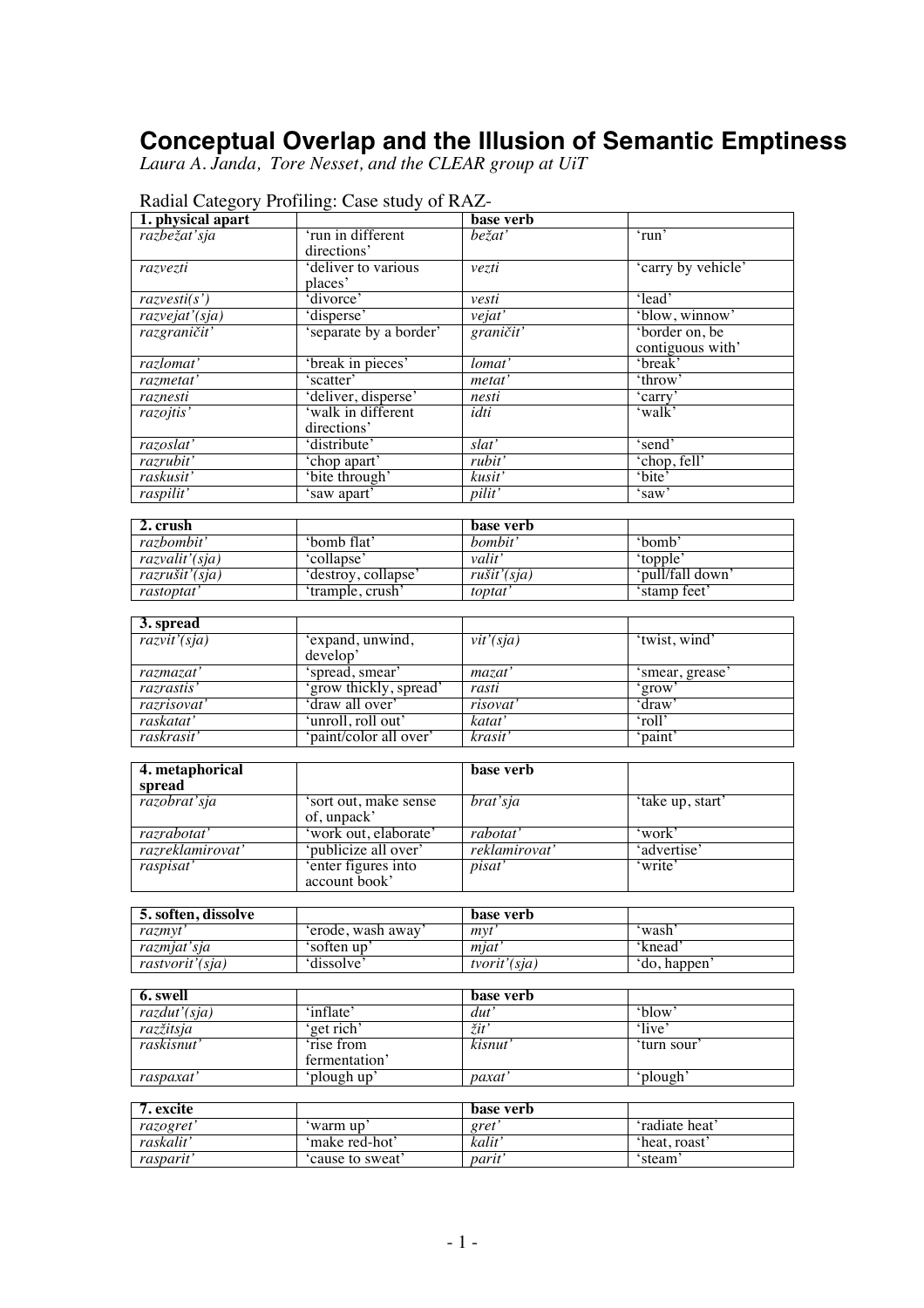| 8. metaphorical excite |                                   | base verb              |            |
|------------------------|-----------------------------------|------------------------|------------|
| razveselit'sja         | 'cheer up'                        | veselit'sja            | be happy   |
| razdosadovat'          | `annov                            | dosadovat <sup>-</sup> | be annoved |
| razygrať sja           | 'get carried away with<br>a game' | igrat                  | ʻplav      |
| razrugat'sja           | 'quarrel'                         | rugat'sja              | 'curse     |

| 9. un-, dis-               |                         | base verb        |                       |
|----------------------------|-------------------------|------------------|-----------------------|
| razvjazat'(sja)            | 'untie'                 | vjazat'          | 'tie'                 |
| razgruzit'                 | 'unload'                | gruzit'          | 'load'                |
| razlepit'                  | 'unstick'               | lepit'           | 'stick'               |
| razmorozit'                | 'defrost'               | <i>morozit</i> ' | 'freeze'              |
| razoblačiť                 | 'expose, reveal'        | oblačit'         | 'robe'                |
| razognut'sja               | 'straighten up'         | gnut'sja         | 'bend'                |
| raz" edinit'               | 'disconnect'            | edinit'          | 'unite'               |
| $\overline{raskryt'(sja)}$ | 'open, uncover, reveal' | kryt'(sja)       | 'cover, be concealed' |

| 10. metaphorical un- |                        | base verb |                        |
|----------------------|------------------------|-----------|------------------------|
| razgadat'            | 'solve a puzzle'       | gadat'    | 'guess, tell fortunes' |
| razdumat'            | 'change your mind'     | dumat'    | 'think'                |
| razljubit'           | 'stop loving'          | liubit'   | 'love'                 |
| razočarovať (sja)    | 'make/be disappointed' | čarovat'  | 'charm                 |
| razučit'sja          | 'forget how to'        | učit'sja  | 'learn'                |
| rasšifrovat'         | 'decipher'             | šifrovat' | 'encipher'             |
| rasplatit'sja        | 'pay off, settle       | platit'   | `pay                   |
|                      | accounts'              |           |                        |

| 11. ingressive   |                                 | base verb    |                       |
|------------------|---------------------------------|--------------|-----------------------|
| rasxoxotat'sja   | 'start guffawing'               | xoxotat'     | ʻguffaw'              |
| razvolnovať sja  | become upset, start<br>fussing' | volnovať sja | 'worry, fuss'         |
| razgovorit'(sja) | 'get to talking'                | govorit'     | 'talk'                |
| razžeč'          | 'kindle'                        | žeč'         | 'burn'                |
| rasplakat'sja    | 'burst into tears'              | plakat'      | 'cry                  |
| rastrogat'(sja)  | 'move/be moved to<br>tears'     | trogat'(sja) | 'affect, be affected' |

**Table 1: Some of the 1000 verbs that use** *raz-* **for their Specialized Perfective (lexical prefix) or Complex Act Perfective (superlexical prefix, cf. subcategory 11)**

| 1. physical apart |                     |                 |                          |
|-------------------|---------------------|-----------------|--------------------------|
| razbit'           | 'break'             | razgryzt'       | 'gnaw apart'             |
| razodrať          | 'rip apart'         | razdrobit'(sja) | 'crumble'                |
| raskolot'         | 'chop up'           | raskroit'       | 'cut up'                 |
| raskromsat'       | 'cut up'            | raskrošit'(sja) | 'crumble'                |
| razmel'čit'       | 'crumble'           | razmočalit'     | 'break down into         |
|                   |                     |                 | fibers'                  |
| raspotrošit'      | 'disembowel, take   | rasporot'(sja)  | 'rip apart'              |
|                   | apart'              |                 |                          |
| razorvat'(sja)    | 'explode'           | razrezat'       | 'cut up'                 |
| rasteret'         | 'pulverize'         | rasterzat'      | 'tear apart'             |
| rastoloč'         | 'pulverize'         | rastrepat'      | 'shake up/apart'         |
| rasčesať          | 'comb apart'        | rasčekanit'     | 'cut apart (metal)'      |
| razryxlet'        | 'become particulate | razryxlit'      | 'break up into particles |
|                   | (soil, snow)'       |                 | (soil)'                  |

| 2. crush                |          |          |       |  |
|-------------------------|----------|----------|-------|--|
| razgromit               | destrov  | razdavit | crush |  |
| raspljuščit'            | 'flatten | razmjat  | crush |  |
| rasplastat <sup>.</sup> | 'flatten |          |       |  |

| 3. spread       |                       |               |                       |
|-----------------|-----------------------|---------------|-----------------------|
| razdelit'(sja)  | 'divide up'           | razmenjat'    | 'get change from big  |
|                 |                       |               | piece of money'       |
| razroznit'      | 'break up a set of'   | rasfasovat'   | 'pre-pack in measured |
|                 |                       |               | quantities'           |
| rasčlenit'(sja) | 'break up into parts' | razvetviť sja | 'branch out'          |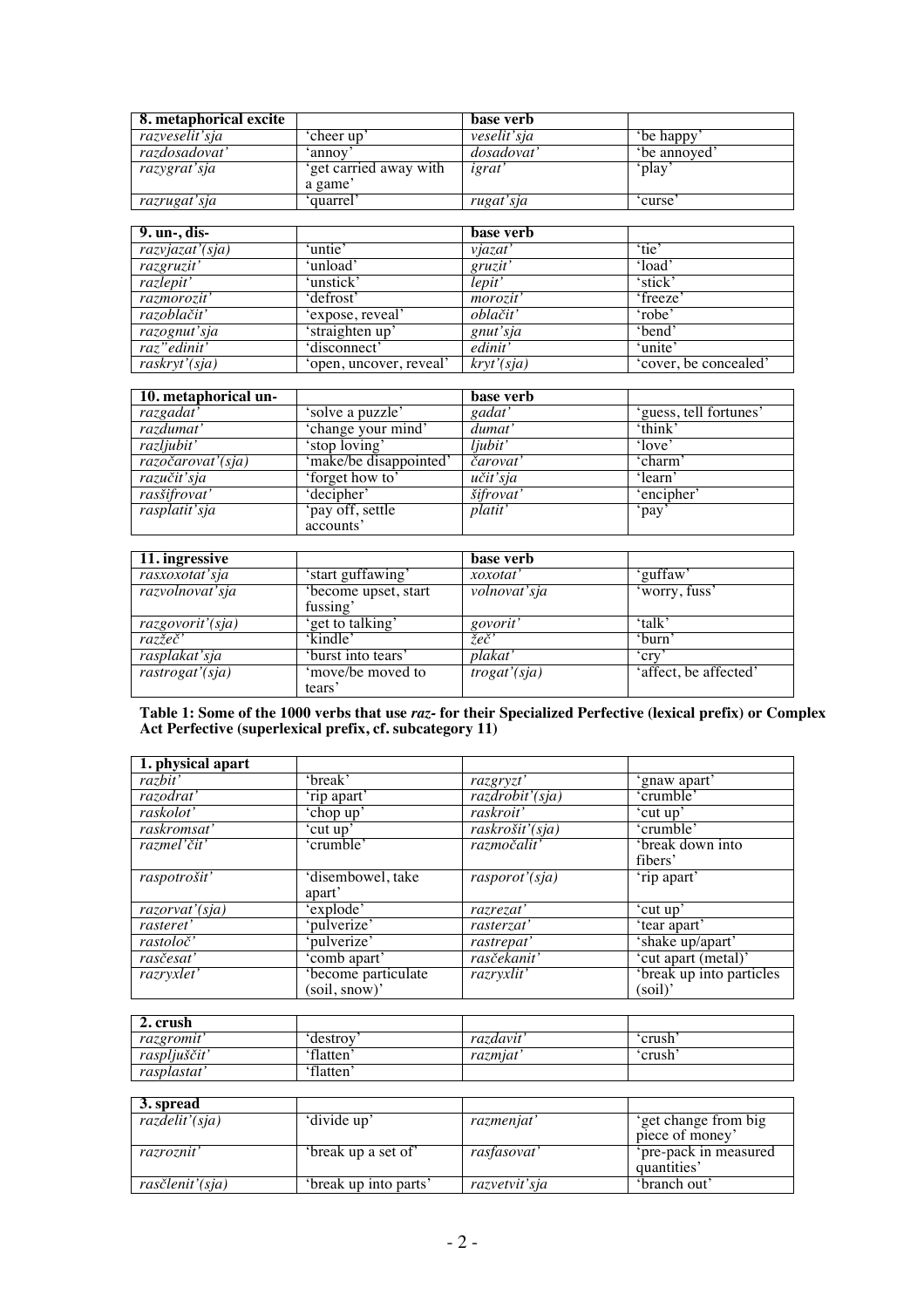| rasplodit'(sia)   | multiply             | raspialit' | `stretch out      |
|-------------------|----------------------|------------|-------------------|
| rastopyrit        | 'spread (arms, legs) | razrovniat | level, spread out |
| razrumjanit'(sja) | '(make) blush'       |            |                   |

| 4. metaphorical<br>spread |                                    |                     |                                |
|---------------------------|------------------------------------|---------------------|--------------------------------|
| razgrafit'                | 'depict in graphs'                 | rasklassificirovat' | 'classify, sort into<br>groups |
| rasplanirovat'            | 'work out a plan'                  | rassortirovat'      | 'sort into groups'             |
| rastranžirit'             | 'squander money in<br>many places' | rastrezvonit'       | 'spread the word'              |

| <b>5. soften, dissolve</b> |                      |                 |                     |
|----------------------------|----------------------|-----------------|---------------------|
| razmjaknut'                | 'soften'             | rasplavit'(sja) | 'make/become liquid |
|                            |                      |                 | by heating'         |
| rastaiat'                  | ʻmelt'               | raz" est'       | 'corrode'           |
| rastopit'(sja)             | 'liquefy by heating' |                 |                     |

| 6. swell     |              |                       |                      |
|--------------|--------------|-----------------------|----------------------|
| razbuxnut'   | 'swell'      | razžiret <sup>'</sup> | 'get fat'            |
| raskosmatit' | 'make shaggy | razloxmatit'(sja)     | 'make/become shaggy' |
| raspuxnut'   | 'swell'      | raspušit <sup>'</sup> | 'make fluffy'        |
| rastolstet'  | 'get fat'    | razbogatet'           | 'become rich'        |
| razdobret'   | become fat'  |                       |                      |

| '. excite   |                  |              |                     |
|-------------|------------------|--------------|---------------------|
| razberedit' | 'irritate'       | razbudit'    | 'wake up            |
| razveredit' | 'irritate'       | razgorjačit' | 'heat up, irritate' |
| rasševelit' | set into motion' |              |                     |

| 8. metaphorical excite |                      |                 |                      |
|------------------------|----------------------|-----------------|----------------------|
| razgnevat'sja          | become angry         | razgorjačit'sja | 'act irritated'      |
| razveselit'            | 'make happy'         | razozlit'(sja)  | 'make/bec angry      |
| raspetušit'sja         | 'act excited, angry' | raskajat'sja    | 'repent'             |
| rassvirepet'           | 'become enraged'     | rasserdit'(sja) | 'make/bec angry'     |
| rassečerať             | 'become angry'       | rassmešit'      | 'make someone laugh' |
| raskipjatit'sja        | get angry'           |                 |                      |

**Table 2: The 89 verbs that use** *raz-* **for their Natural Perfective (meaning of Perfective and Imperfective are the same, Imperfective is same form minus** *raz-/ras-***)**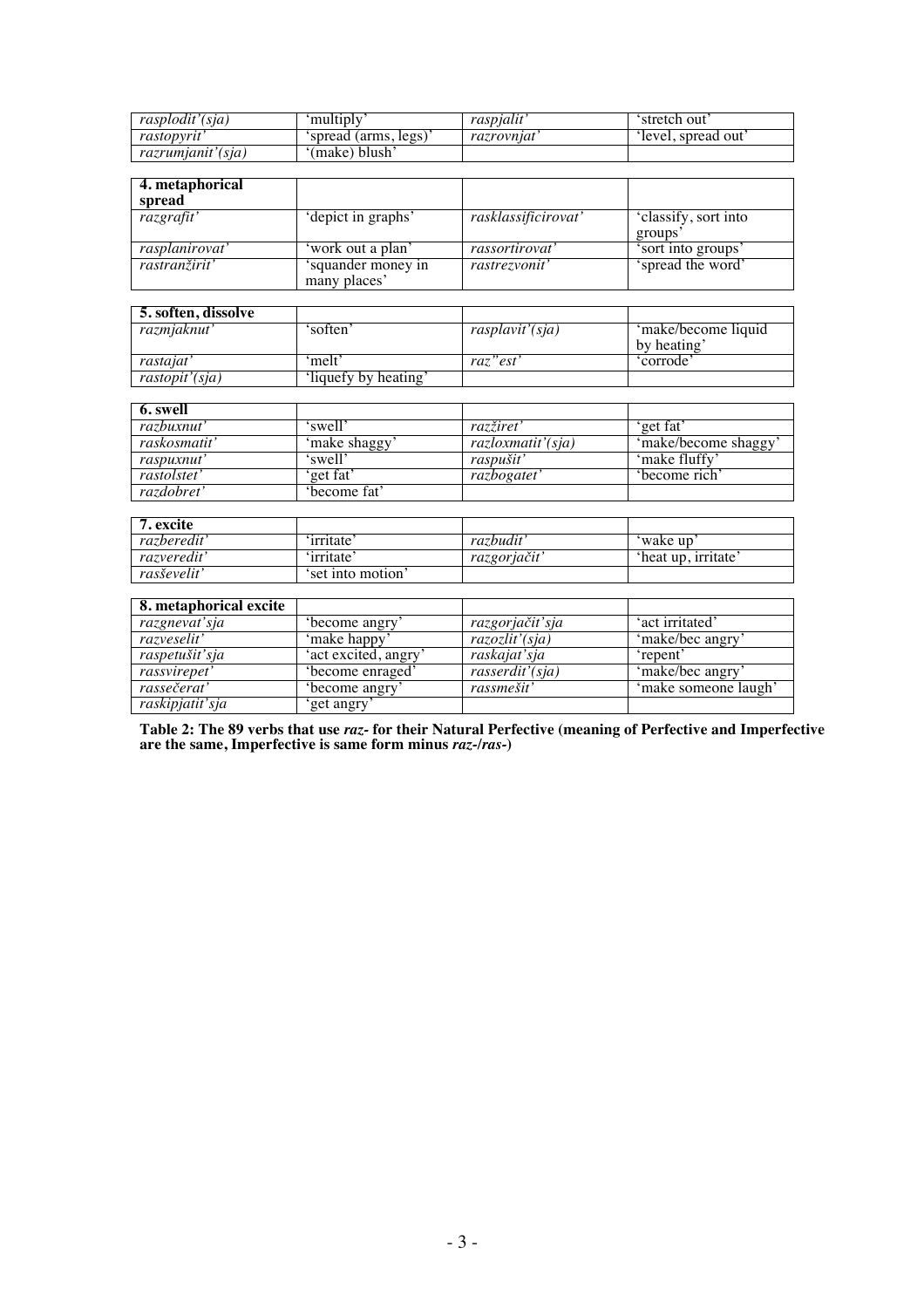

**Figure 1: Network for** *raz***- (NP=Natural Perfective, SP=Specialized Perfective, CAP=Complex Act Perfective)**

Semantic Profiling: the prefixes *po-, s-, za-, na-, pro-*

• *pro-*

- Attracted to SOUND&SPEECH (sounds that carry through space or time)<br>– Neutral to IMPACT (penetration)
- Neutral to IMPACT (penetration)
- Repulsed from BEHAVIOR, CHANGE STATE
- *po*
	- Attracted to CHANGE STATE, SOUND&SPEECH (increase along a scale, duration)
	- Neutral to IMPACT
	- Repulsed from BEHAVIOR
- *za-*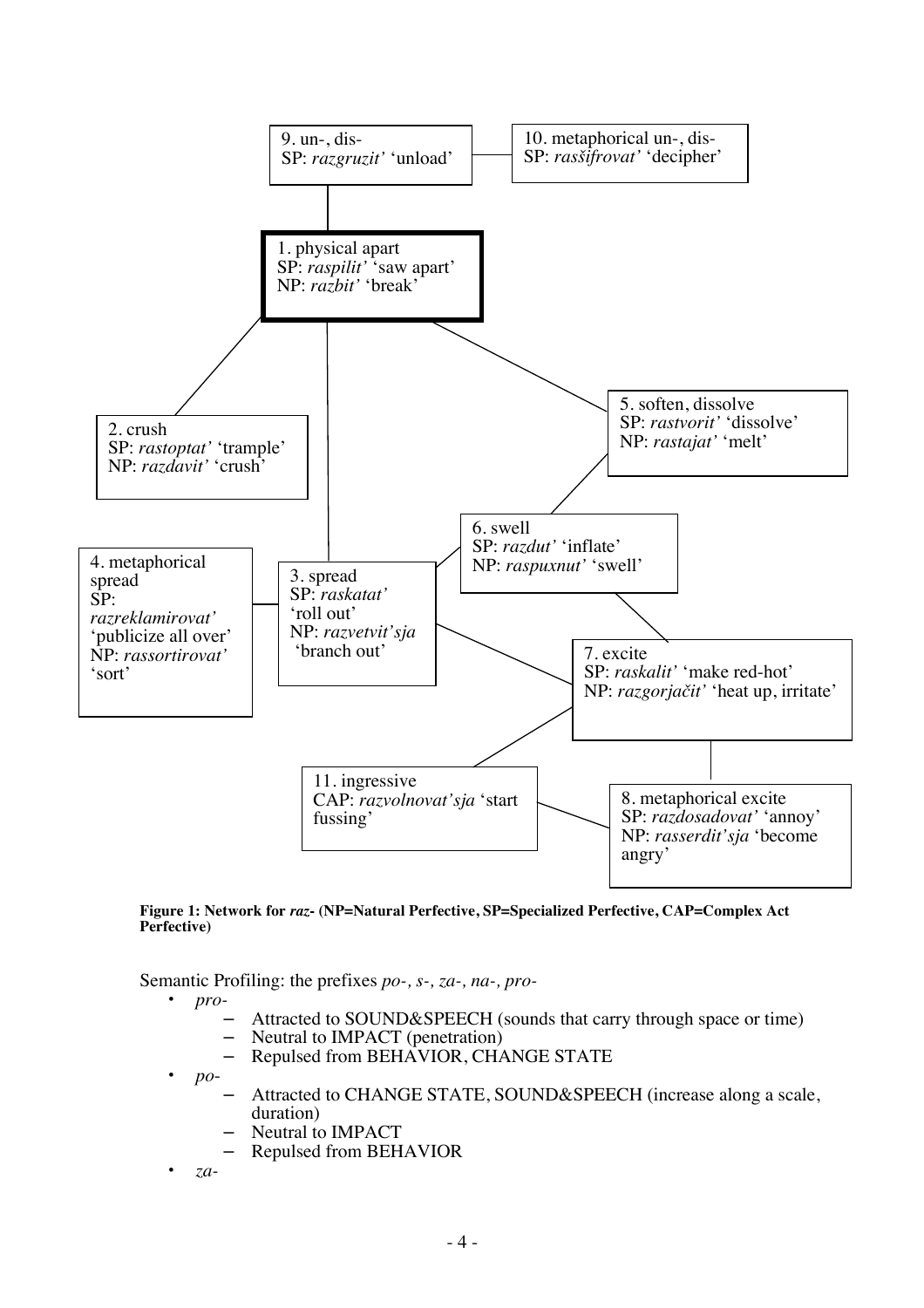- Attracted to IMPACT, CHANGE STATE (covering, filling, fixing)
- Repulsed from BEHAVIOR, SOUND&SPEECH
- *s*
	- Attracted to BEHAVIOR (semelfactive)
	- Neutral to CHANGE STATE, SOUND&SPEECH, IMPACT
- *na-*
	- Attracted to IMPACT, BEHAVIOR (accumulate on a surface, large quantity)
	- Neutral to SOUND&SPEECH
	- Repulsed from CHANGE STATE
- Summary of results
	- The meanings of the **verbs** with "empty" prefixes (Natural Perfectives) as classified by their semantic tags correspond to the meanings of the **prefixes** in their "non-empty" uses as previously described by scholars
	- **Conceptual overlap**: each verb selects the prefix that conforms best to the verb's meaning

## **References**

- Baydimirova, Anna. 2010. *Russian aspectual prefixes O, OB and OBO : A Case Study of Allomorphy.* Master's thesis. University of Tromsø. Tromsø. Available at http://www.ub.uit.no/munin/handle/10037/2767.
- Janda, L.A. 2004. "A metaphor in search of a source domain: the categories of Slavic aspect", *Cognitive Linguistics* 15:4, 471-527.
- Janda, L.A. 2007. "Aspectual clusters of Russian verbs", *Studies in Language* 31:3, 607-648.
- Janda, L.A. 2008. "Semantic Motivations for Aspectual Clusters of Russian Verbs". In Christina Y. Bethin, ed. *American Contributions to the 14th International Congress of Slavists, Ohrid, September 2008.* Bloomington, IN: Slavica Publishers. pp. 181-196.
- Janda, L.A. Forthcoming. "Prefixed Perfectives from Non-Determined Motion Verbs in Russian", in *Slavic verbs of motion*, edited by Viktoria Driagina-Hasko and Renee Perelmutter, John Benjamins.
- Janda, L.A. and J.J. Korba. 2008. "Beyond the pair: Aspectual clusters for learners of Russian". *Slavic and East European Journal* 52:2, 254-270.
- Janda, L.A., A. Baydimirova, J. Kuznetsova, O. Lyashevskaya, A. Makarova, T. Nesset, S. Sokolova. Forthcoming. "Russian 'purely aspectual' prefixes: Not so 'empty' after all?", *Scando-Slavica*.
- Janda, L.A. and T. Nesset. 2010. "Taking Apart Russian RAZ-". *Slavic and East European Journal* 54:3, 476-501.
- Janda, L.A. and O. Lyashevskaya. forthcoming. "Grammatical profiles and the interaction of the lexicon with aspect, tense and mood in Russian". *Cognitive Linguistics*.
- Krongauz, M. A. 1998. *Pristavki i glagoly v russkom jazyke: semantičeskaja grammatika.*  Moscow: Jazyki russkoj kul'tury.
- Langacker, Ronald W. 2008. *Cognitive Grammar: A Basic Introduction.* Oxford: Oxford University Press.
- Lyashevskaya, O. and L.A. Janda. In preparation b. "Semantic profiles of five Russian prefixes: *po*-, *s*-, *za*-, *na*-, *pro*-".
- Nesset, T. L.A. Janda, A. Baydimirova. forthcoming. "Two ways to get out: Radial Category Profiling and the Russian Prefixes *vy*- and *iz*-". *Zeitschrift für Slawistik*.
- Ramchand, G. 2004. "Time and the event: The semantics of Russian prefixes". *Nordlyd* 32.2, 323-361.
- Roberts, C. B. 1976. "Lexical differentiation of the Russian prefixal allomorphs *o*-, *ob*-, *obo*-". *Zeitschrift für Phonetik, Sprachwissenschaft und Kommunikationsforschung* 29, 64-76.
- Roberts, C. B. 1981. "The origins and development of *o(b)-* prefixed verbs in Russian with the general meaning 'deceive'". *Russian Linguistics* 5, 217-233.
- Sokolova, S., O. Lyashevskaya and L.A. Janda. In progress. "Constructional profiles and the so-called 'empty' prefixes in Russian: A case study of the verb *gruzit'*".